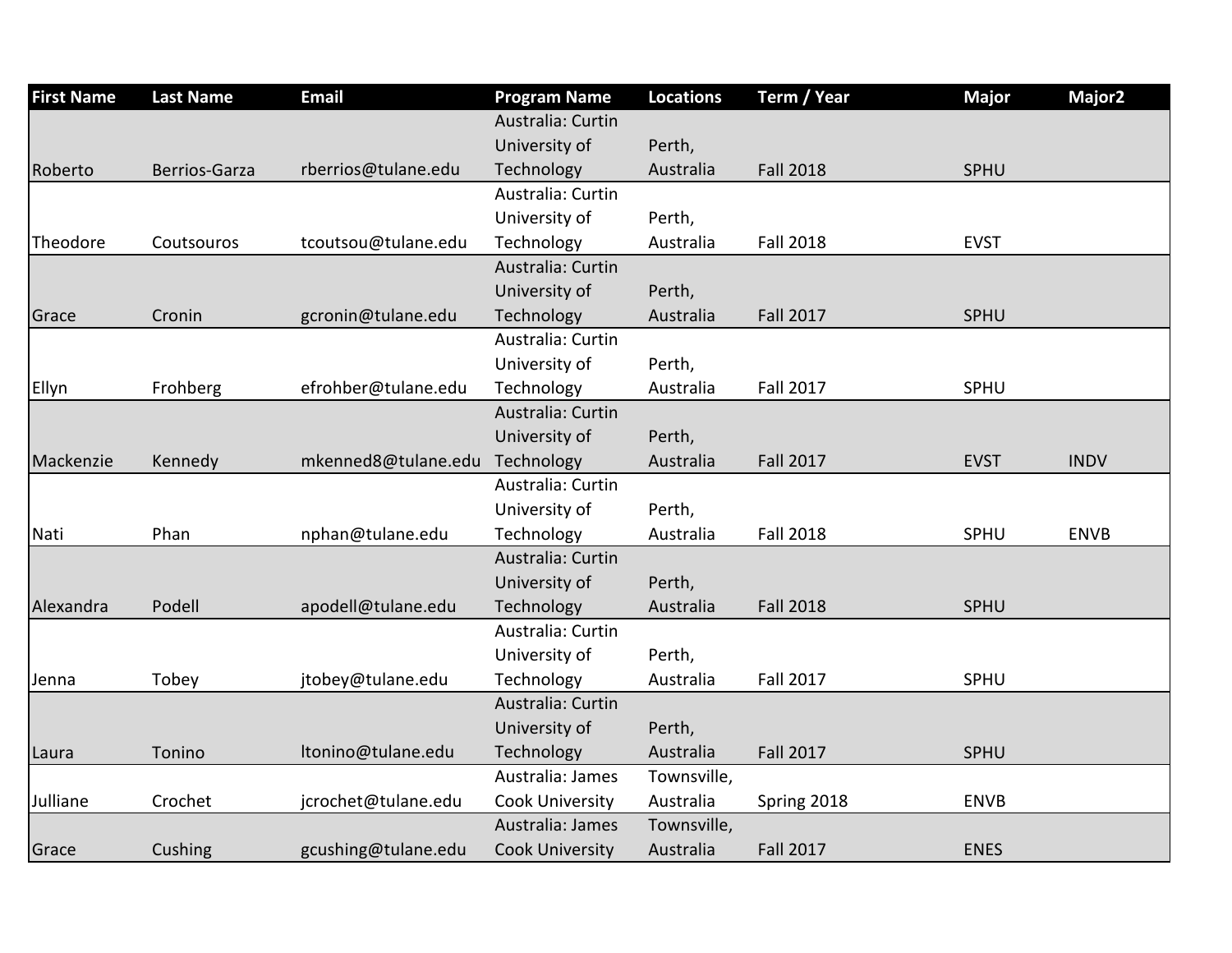|          |                   |                     | Australia: James       | Townsville, |                              |             |             |
|----------|-------------------|---------------------|------------------------|-------------|------------------------------|-------------|-------------|
| Margaret | Davenport         | mdavenp@tulane.edu  | Cook University        | Australia   | <b>Fall 2018</b>             | <b>ENVB</b> | <b>ENGL</b> |
|          |                   |                     | Australia: James       | Townsville, |                              |             |             |
| Morgan   | <b>Furlong</b>    | mfurlon@tulane.edu  | <b>Cook University</b> | Australia   | <b>Fall 2018</b>             | SPHU        | EEBI        |
|          |                   |                     | Australia: James       | Townsville, |                              |             |             |
| Nora     | Louw              | nlouw@tulane.edu    | Cook University        | Australia   | <b>Fall 2018</b>             | EEBI        |             |
|          |                   |                     | Australia: James       | Townsville, |                              |             |             |
| Sophia   | Miller            | smille19@tulane.edu | <b>Cook University</b> | Australia   | <b>Fall 2017</b>             | <b>ENVB</b> |             |
|          |                   |                     | Australia: James       | Townsville, |                              |             |             |
| Megan    | Ogburn            | mogburn@tulane.edu  | Cook University        | Australia   | <b>Fall 2017</b>             | <b>ENVB</b> | <b>ANTH</b> |
|          |                   |                     | Australia: James       | Townsville, |                              |             |             |
| Kelowna  | Ostwald           | kostwald@tulane.edu | <b>Cook University</b> | Australia   | Spring 2018                  | <b>ENVB</b> |             |
|          |                   |                     | Australia: James       | Townsville, |                              |             |             |
| Julia    | Paschal           | jpaschal@tulane.edu | Cook University        | Australia   | <b>Fall 2017</b>             | <b>ENVB</b> |             |
|          |                   |                     | Australia: James       | Townsville, |                              |             |             |
| Courtney | Pellegrini        | cpelleg@tulane.edu  | <b>Cook University</b> | Australia   | <b>Fall 2017</b>             | EEBI        |             |
|          |                   |                     | Australia:             |             |                              |             |             |
|          |                   |                     | University of          | Melbourne,  |                              |             |             |
| Lauren   | <b>Breitstone</b> | lbreitst@tulane.edu | Melbourne              | Australia   | Academic Year 2017-2018 PSYC |             |             |
|          |                   |                     | Australia:             |             |                              |             |             |
|          |                   |                     | University of          | Melbourne,  |                              |             |             |
| Raissi   | <b>Bysiewicz</b>  | rbysiewi@tulane.edu | Melbourne              | Australia   | <b>Fall 2018</b>             | <b>PSIR</b> | <b>ENGL</b> |
|          |                   |                     | Australia:             |             |                              |             |             |
|          |                   |                     | University of          | Melbourne,  |                              |             |             |
| Anabella | Gagliano          | agaglian@tulane.edu | Melbourne              | Australia   | <b>Fall 2017</b>             | <b>POLS</b> | <b>ENGL</b> |
|          |                   |                     | Australia:             |             |                              |             |             |
|          |                   |                     | University of          | Melbourne,  |                              |             |             |
| Emily    | Kaminski          | ekamins@tulane.edu  | Melbourne              | Australia   | Spring 2018                  | <b>NSCI</b> |             |
|          |                   |                     | Australia:             |             |                              |             |             |
|          |                   |                     | University of          | Melbourne,  |                              |             |             |
| Rebecca  | Meline            | rmeline@tulane.edu  | Melbourne              | Australia   | <b>Fall 2018</b>             | <b>PSYC</b> |             |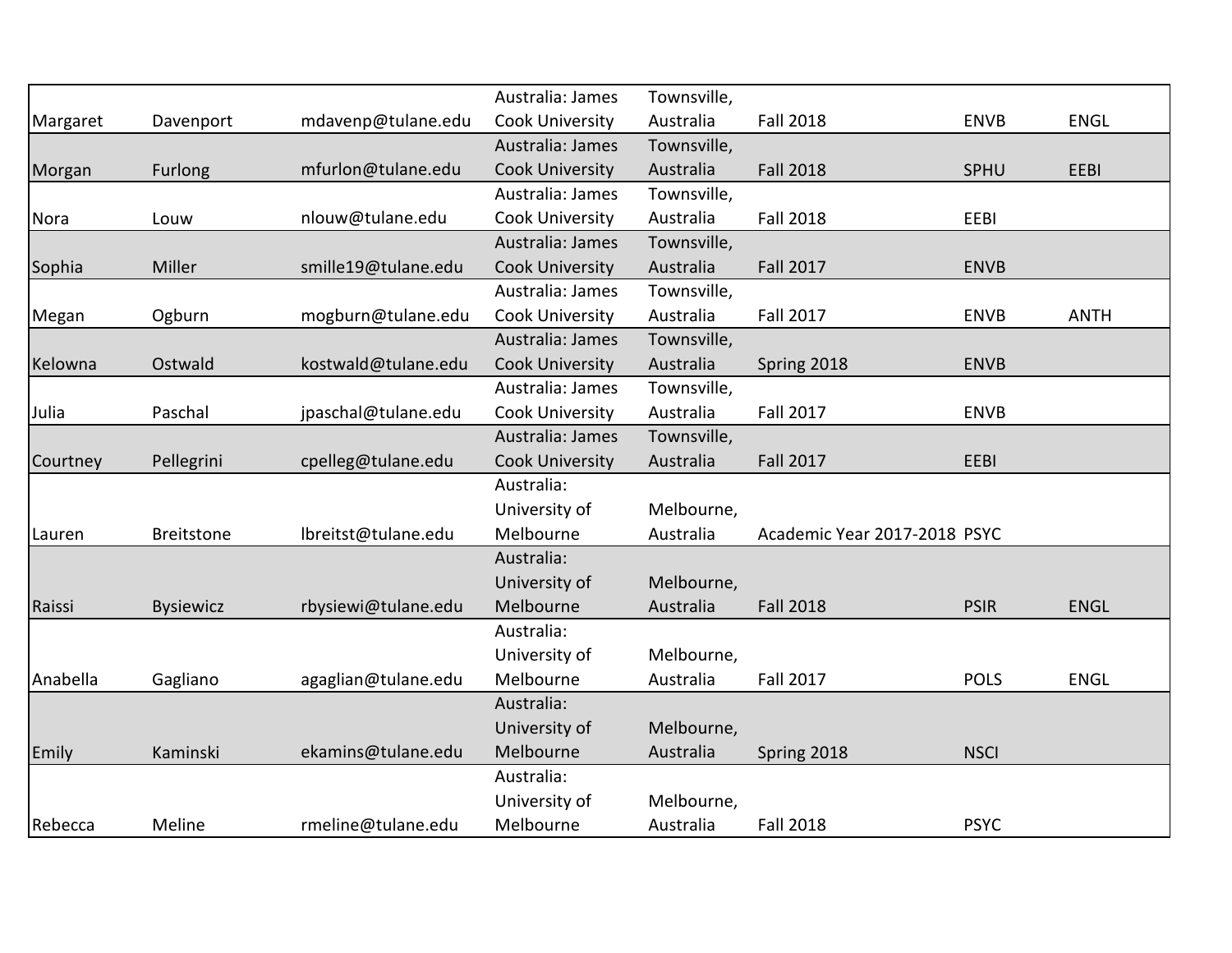|            |            |                     | Australia:    |            |                  |             |             |
|------------|------------|---------------------|---------------|------------|------------------|-------------|-------------|
|            |            |                     | University of | Melbourne, |                  |             |             |
| Emmanuelle | Rosenthal  | erosenth@tulane.edu | Melbourne     | Australia  | <b>Fall 2018</b> | <b>CELL</b> | <b>INDV</b> |
|            |            |                     | Australia:    |            |                  |             |             |
|            |            |                     | University of | Melbourne, |                  |             |             |
| Carla      | Scemama    | cscemama@tulane.edu | Melbourne     | Australia  | <b>Fall 2017</b> | <b>ARCH</b> |             |
|            |            |                     | Australia:    |            |                  |             |             |
|            |            |                     | University of | Melbourne, |                  |             |             |
| Julia      | Scholl     | jscholl@tulane.edu  | Melbourne     | Australia  | <b>Fall 2018</b> | <b>ARCH</b> |             |
|            |            |                     | Australia:    |            |                  |             |             |
|            |            |                     | University of | Melbourne, |                  |             |             |
| Natalie    | Sharp      | nsharp2@tulane.edu  | Melbourne     | Australia  | <b>Fall 2017</b> | <b>POLS</b> | <b>ENGL</b> |
|            |            |                     | Australia:    |            |                  |             |             |
|            |            |                     | University of | Melbourne, |                  |             |             |
| Selina     | Wabl       | swabl@tulane.edu    | Melbourne     | Australia  | <b>Fall 2017</b> | <b>ARCH</b> |             |
|            |            |                     | Australia:    |            |                  |             |             |
|            |            |                     | University of | Sydney,    |                  |             |             |
| William    | Adams      | wadams3@tulane.edu  | Sydney        | Australia  | <b>Fall 2017</b> | <b>ENGP</b> |             |
|            |            |                     | Australia:    |            |                  |             |             |
|            |            |                     | University of | Sydney,    |                  |             |             |
| Francesca  | Annunziato | fannunzi@tulane.edu | Sydney        | Australia  | <b>Fall 2017</b> | SOCI        |             |
|            |            |                     | Australia:    |            |                  |             |             |
|            |            |                     | University of | Sydney,    |                  |             |             |
| Tamar      | Arenson    | tarenson@tulane.edu | Sydney        | Australia  | <b>Fall 2018</b> | <b>PSIR</b> |             |
|            |            |                     | Australia:    |            |                  |             |             |
|            |            |                     | University of | Sydney,    |                  |             |             |
| Jennifer   | Berger     | jberger7@tulane.edu | Sydney        | Australia  | <b>Fall 2017</b> | SPHU        |             |
|            |            |                     | Australia:    |            |                  |             |             |
|            |            |                     | University of | Sydney,    |                  |             |             |
| Samantha   | Blinder    | sblinder@tulane.edu | Sydney        | Australia  | <b>Fall 2018</b> | SPHU        |             |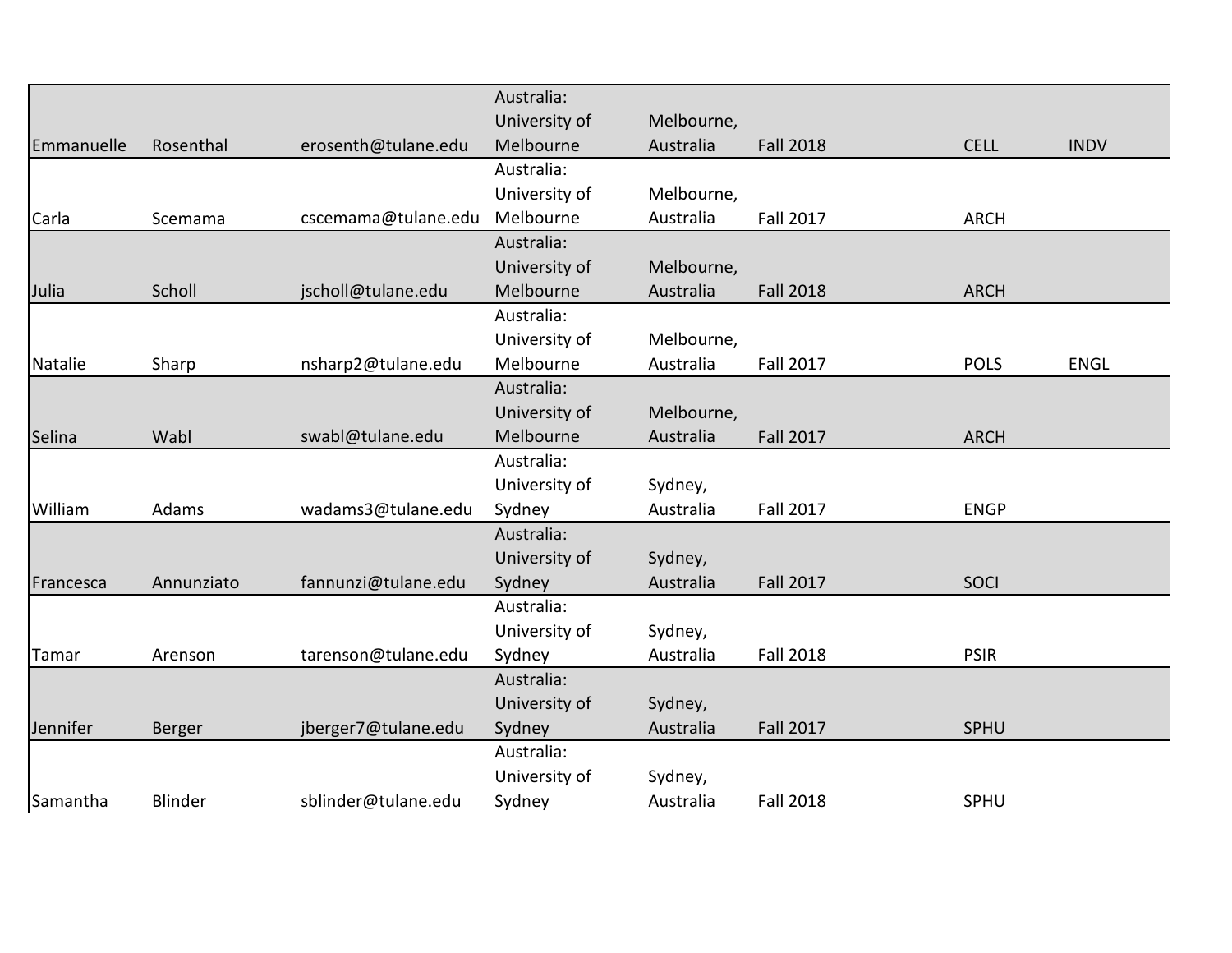|           |               |                                      | Australia:    |           |                  |             |             |
|-----------|---------------|--------------------------------------|---------------|-----------|------------------|-------------|-------------|
|           |               |                                      | University of | Sydney,   |                  |             |             |
| Talia     | Boninger      | tboninge@tulane.edu                  | Sydney        | Australia | <b>Fall 2018</b> | <b>ANTH</b> |             |
|           |               |                                      | Australia:    |           |                  |             |             |
|           |               |                                      | University of | Sydney,   |                  |             |             |
| Hannah    | <b>Butler</b> | hbutler2@tulane.edu                  | Sydney        | Australia | Spring 2018      | <b>PYEC</b> |             |
|           |               |                                      | Australia:    |           |                  |             |             |
|           |               |                                      | University of | Sydney,   |                  |             |             |
| Alexandra | Cefalu        | acefalu@tulane.edu                   | Sydney        | Australia | <b>Fall 2018</b> | <b>PSYC</b> |             |
|           |               |                                      | Australia:    |           |                  |             |             |
|           |               |                                      | University of | Sydney,   |                  |             |             |
| Jeanne    |               | Chrisanthopoulos jchrisan@tulane.edu | Sydney        | Australia | <b>Fall 2018</b> | <b>NSCI</b> |             |
|           |               |                                      | Australia:    |           |                  |             |             |
|           |               |                                      | University of | Sydney,   |                  |             |             |
| Emma      | Cohanim       | ecohanim@tulane.edu                  | Sydney        | Australia | <b>Fall 2018</b> | <b>PSYC</b> |             |
|           |               |                                      | Australia:    |           |                  |             |             |
|           |               |                                      | University of | Sydney,   |                  |             |             |
| Carly     | Cohen         | ccohen2@tulane.edu                   | Sydney        | Australia | <b>Fall 2018</b> | <b>COMM</b> |             |
|           |               |                                      | Australia:    |           |                  |             |             |
|           |               |                                      | University of | Sydney,   |                  |             |             |
| Sophie    | Crone         | scrone@tulane.edu                    | Sydney        | Australia | <b>Fall 2017</b> | <b>MGMT</b> | <b>PSYC</b> |
|           |               |                                      | Australia:    |           |                  |             |             |
|           |               |                                      | University of | Sydney,   |                  |             |             |
| Mia       | Edelson       | medelson@tulane.edu                  | Sydney        | Australia | <b>Fall 2018</b> | <b>COMM</b> |             |
|           |               |                                      | Australia:    |           |                  |             |             |
|           |               |                                      | University of | Sydney,   |                  |             |             |
| Rebecca   | <b>Ellis</b>  | rellis3@tulane.edu                   | Sydney        | Australia | <b>Fall 2018</b> | <b>MKTG</b> | <b>PSIR</b> |
|           |               |                                      | Australia:    |           |                  |             |             |
|           |               |                                      | University of | Sydney,   |                  |             |             |
| Olivia    | Epstein       | oepstei@tulane.edu                   | Sydney        | Australia | <b>Fall 2017</b> | COMM        |             |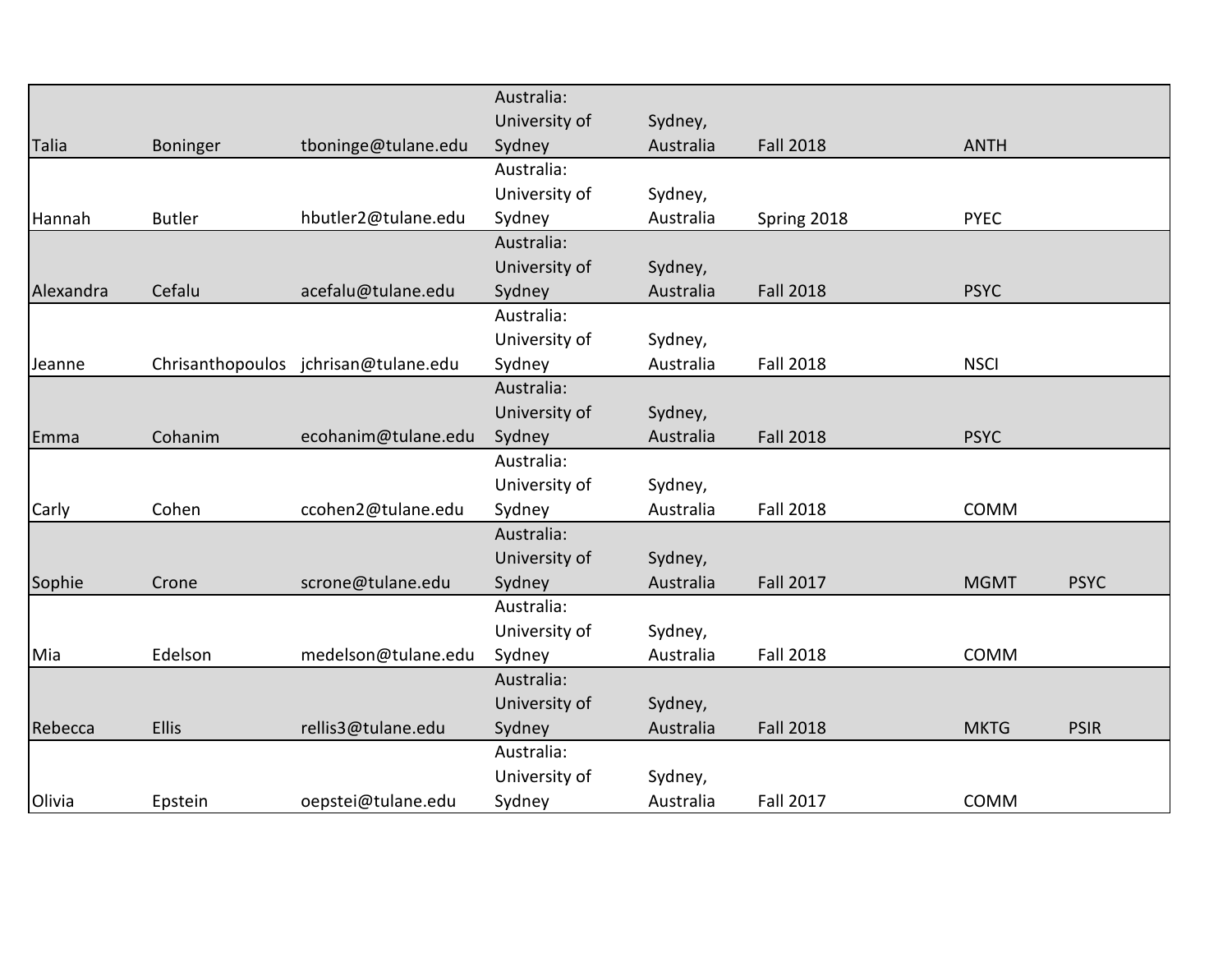|                |            |                     | Australia:    |           |                  |             |             |
|----------------|------------|---------------------|---------------|-----------|------------------|-------------|-------------|
|                |            |                     | University of | Sydney,   |                  |             |             |
| Henry          | Fanning    | hfanning@tulane.edu | Sydney        | Australia | Spring 2018      | <b>NSCI</b> |             |
|                |            |                     | Australia:    |           |                  |             |             |
|                |            |                     | University of | Sydney,   |                  |             |             |
| <b>Nikolas</b> | Fredriksen | nfredrik@tulane.edu | Sydney        | Australia | <b>Fall 2018</b> | <b>ENVB</b> |             |
|                |            |                     | Australia:    |           |                  |             |             |
|                |            |                     | University of | Sydney,   |                  |             |             |
| <b>Taylor</b>  | Friedman   | tfriedma@tulane.edu | Sydney        | Australia | <b>Fall 2017</b> | SOCI        |             |
|                |            |                     | Australia:    |           |                  |             |             |
|                |            |                     | University of | Sydney,   |                  |             |             |
| Meredith       | Galanti    | mgalant@tulane.edu  | Sydney        | Australia | <b>Fall 2018</b> | <b>POLS</b> | <b>SPPP</b> |
|                |            |                     | Australia:    |           |                  |             |             |
|                |            |                     | University of | Sydney,   |                  |             |             |
| Lucia          | Geddes     | lgeddes2@tulane.edu | Sydney        | Australia | <b>Fall 2018</b> | <b>COMM</b> | <b>SPAN</b> |
|                |            |                     | Australia:    |           |                  |             |             |
|                |            |                     | University of | Sydney,   |                  |             |             |
| Lily           | Glotzer    | lglotzer@tulane.edu | Sydney        | Australia | <b>Fall 2017</b> | <b>PSYC</b> |             |
|                |            |                     | Australia:    |           |                  |             |             |
|                |            |                     | University of | Sydney,   |                  |             |             |
| Jaime          | Goldman    | jgoldma3@tulane.edu | Sydney        | Australia | <b>Fall 2017</b> | <b>PSYC</b> | <b>PYEC</b> |
|                |            |                     | Australia:    |           |                  |             |             |
|                |            |                     | University of | Sydney,   |                  |             |             |
| <b>Ilan</b>    | Gressel    | igressel@tulane.edu | Sydney        | Australia | <b>Fall 2017</b> | <b>ECON</b> | <b>POLS</b> |
|                |            |                     | Australia:    |           |                  |             |             |
|                |            |                     | University of | Sydney,   |                  |             |             |
| <b>Taylor</b>  | Hodge      | thodge@tulane.edu   | Sydney        | Australia | <b>Fall 2018</b> | <b>ENGL</b> | <b>EVST</b> |
|                |            |                     | Australia:    |           |                  |             |             |
|                |            |                     | University of | Sydney,   |                  |             |             |
| Frankie        | Kastenbaum | fkastenb@tulane.edu | Sydney        | Australia | <b>Fall 2017</b> | <b>UDGD</b> |             |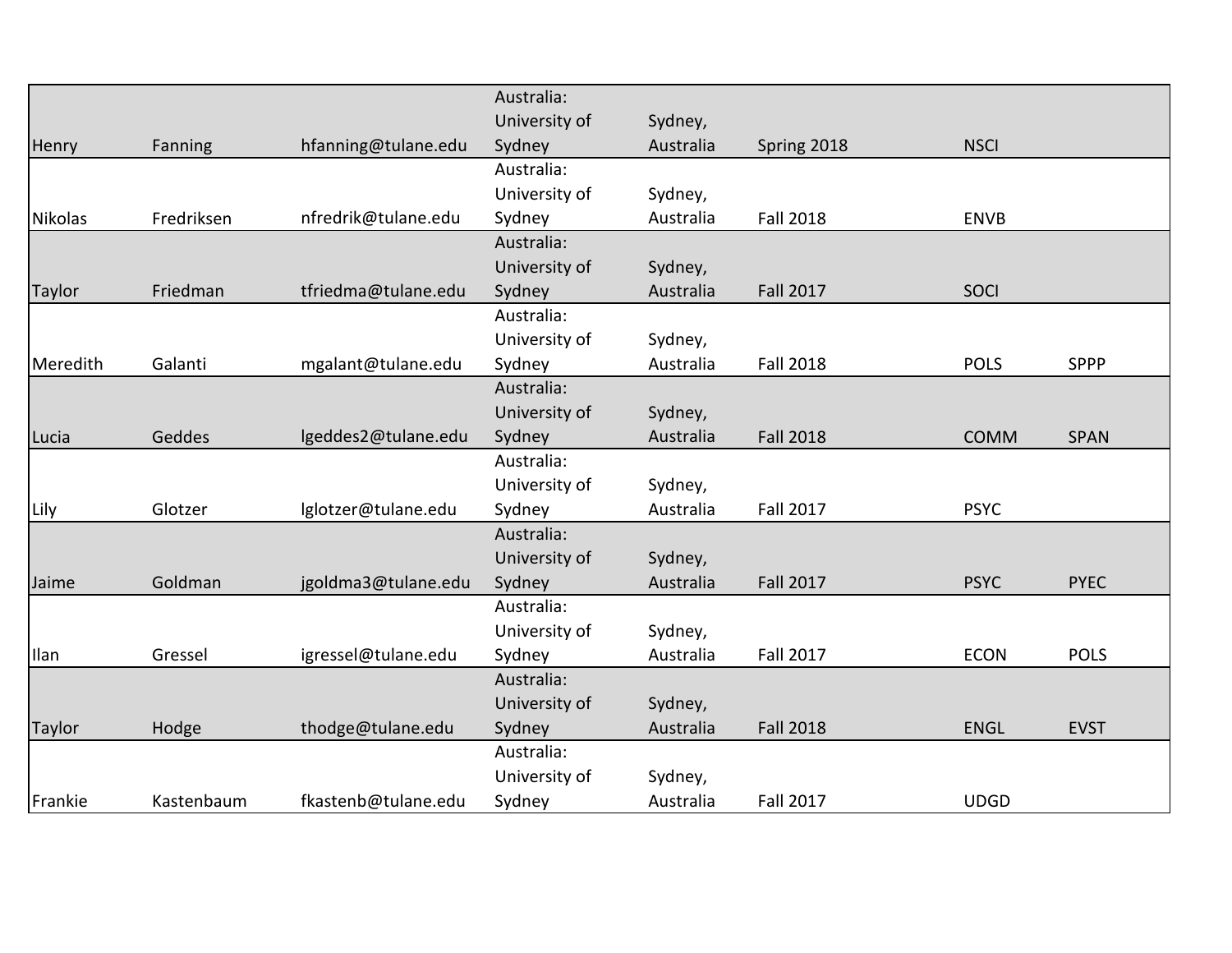| Australia:<br>University of<br>Sydney,<br><b>Fall 2018</b><br>Katz<br>skatz7@tulane.edu<br>Australia<br><b>PSYC</b><br>Sydney<br>Australia:<br>University of<br>Sydney,<br>Kessler<br>skessle1@tulane.edu<br><b>Fall 2017</b><br>Sydney<br>Australia<br><b>CHEM</b><br>Australia:<br>University of<br>Sydney,<br>Ikessler@tulane.edu<br>Australia<br><b>Fall 2018</b><br>Sydney<br>Kessler<br>SPHU<br>Australia:<br>University of<br>Sydney,<br>dklausn@tulane.edu<br>Sydney<br>Australia<br><b>Fall 2018</b><br>Klausner<br>COMM<br>Australia:<br>University of<br>Sydney,<br><b>Fall 2017</b><br>Kleinberg<br>akleinb@tulane.edu<br>Sydney<br>Australia<br><b>COMM</b><br>Australia:<br>University of<br>Sydney,<br>Lejfer<br><b>Fall 2017</b><br><b>PSYC</b><br>plejfer@tulane.edu<br>Sydney<br>Australia<br>Australia:<br>University of<br>Sydney,<br>Levenfeld<br>slevenfe@tulane.edu<br><b>Fall 2017</b><br>Sydney<br>Australia<br><b>SOCI</b><br>Australia:<br>University of<br>Sydney,<br><b>Fall 2018</b><br>Sydney<br>SPHU<br>Levine<br>elevine@tulane.edu<br>Australia<br>Australia:<br>University of<br>Sydney,<br><b>Fall 2018</b><br>Locker<br>slocker@tulane.edu<br><b>COMM</b><br>Sydney<br>Australia<br>Australia:<br>University of<br>Sydney,<br><b>Fall 2017</b><br>mmascaro@tulane.edu<br>Sydney<br>Australia<br>COMM<br><b>DMPR</b><br>Mascaro |           |  |  |  |  |
|---------------------------------------------------------------------------------------------------------------------------------------------------------------------------------------------------------------------------------------------------------------------------------------------------------------------------------------------------------------------------------------------------------------------------------------------------------------------------------------------------------------------------------------------------------------------------------------------------------------------------------------------------------------------------------------------------------------------------------------------------------------------------------------------------------------------------------------------------------------------------------------------------------------------------------------------------------------------------------------------------------------------------------------------------------------------------------------------------------------------------------------------------------------------------------------------------------------------------------------------------------------------------------------------------------------------------------------------------------------------|-----------|--|--|--|--|
|                                                                                                                                                                                                                                                                                                                                                                                                                                                                                                                                                                                                                                                                                                                                                                                                                                                                                                                                                                                                                                                                                                                                                                                                                                                                                                                                                                     |           |  |  |  |  |
|                                                                                                                                                                                                                                                                                                                                                                                                                                                                                                                                                                                                                                                                                                                                                                                                                                                                                                                                                                                                                                                                                                                                                                                                                                                                                                                                                                     |           |  |  |  |  |
|                                                                                                                                                                                                                                                                                                                                                                                                                                                                                                                                                                                                                                                                                                                                                                                                                                                                                                                                                                                                                                                                                                                                                                                                                                                                                                                                                                     | Sarah     |  |  |  |  |
|                                                                                                                                                                                                                                                                                                                                                                                                                                                                                                                                                                                                                                                                                                                                                                                                                                                                                                                                                                                                                                                                                                                                                                                                                                                                                                                                                                     |           |  |  |  |  |
|                                                                                                                                                                                                                                                                                                                                                                                                                                                                                                                                                                                                                                                                                                                                                                                                                                                                                                                                                                                                                                                                                                                                                                                                                                                                                                                                                                     |           |  |  |  |  |
|                                                                                                                                                                                                                                                                                                                                                                                                                                                                                                                                                                                                                                                                                                                                                                                                                                                                                                                                                                                                                                                                                                                                                                                                                                                                                                                                                                     | Sara      |  |  |  |  |
|                                                                                                                                                                                                                                                                                                                                                                                                                                                                                                                                                                                                                                                                                                                                                                                                                                                                                                                                                                                                                                                                                                                                                                                                                                                                                                                                                                     |           |  |  |  |  |
|                                                                                                                                                                                                                                                                                                                                                                                                                                                                                                                                                                                                                                                                                                                                                                                                                                                                                                                                                                                                                                                                                                                                                                                                                                                                                                                                                                     |           |  |  |  |  |
|                                                                                                                                                                                                                                                                                                                                                                                                                                                                                                                                                                                                                                                                                                                                                                                                                                                                                                                                                                                                                                                                                                                                                                                                                                                                                                                                                                     | Leia      |  |  |  |  |
|                                                                                                                                                                                                                                                                                                                                                                                                                                                                                                                                                                                                                                                                                                                                                                                                                                                                                                                                                                                                                                                                                                                                                                                                                                                                                                                                                                     |           |  |  |  |  |
|                                                                                                                                                                                                                                                                                                                                                                                                                                                                                                                                                                                                                                                                                                                                                                                                                                                                                                                                                                                                                                                                                                                                                                                                                                                                                                                                                                     |           |  |  |  |  |
|                                                                                                                                                                                                                                                                                                                                                                                                                                                                                                                                                                                                                                                                                                                                                                                                                                                                                                                                                                                                                                                                                                                                                                                                                                                                                                                                                                     | Danielle  |  |  |  |  |
|                                                                                                                                                                                                                                                                                                                                                                                                                                                                                                                                                                                                                                                                                                                                                                                                                                                                                                                                                                                                                                                                                                                                                                                                                                                                                                                                                                     |           |  |  |  |  |
|                                                                                                                                                                                                                                                                                                                                                                                                                                                                                                                                                                                                                                                                                                                                                                                                                                                                                                                                                                                                                                                                                                                                                                                                                                                                                                                                                                     |           |  |  |  |  |
|                                                                                                                                                                                                                                                                                                                                                                                                                                                                                                                                                                                                                                                                                                                                                                                                                                                                                                                                                                                                                                                                                                                                                                                                                                                                                                                                                                     | Alexa     |  |  |  |  |
|                                                                                                                                                                                                                                                                                                                                                                                                                                                                                                                                                                                                                                                                                                                                                                                                                                                                                                                                                                                                                                                                                                                                                                                                                                                                                                                                                                     |           |  |  |  |  |
|                                                                                                                                                                                                                                                                                                                                                                                                                                                                                                                                                                                                                                                                                                                                                                                                                                                                                                                                                                                                                                                                                                                                                                                                                                                                                                                                                                     |           |  |  |  |  |
|                                                                                                                                                                                                                                                                                                                                                                                                                                                                                                                                                                                                                                                                                                                                                                                                                                                                                                                                                                                                                                                                                                                                                                                                                                                                                                                                                                     | Pauline   |  |  |  |  |
|                                                                                                                                                                                                                                                                                                                                                                                                                                                                                                                                                                                                                                                                                                                                                                                                                                                                                                                                                                                                                                                                                                                                                                                                                                                                                                                                                                     |           |  |  |  |  |
|                                                                                                                                                                                                                                                                                                                                                                                                                                                                                                                                                                                                                                                                                                                                                                                                                                                                                                                                                                                                                                                                                                                                                                                                                                                                                                                                                                     |           |  |  |  |  |
|                                                                                                                                                                                                                                                                                                                                                                                                                                                                                                                                                                                                                                                                                                                                                                                                                                                                                                                                                                                                                                                                                                                                                                                                                                                                                                                                                                     | Sydney    |  |  |  |  |
|                                                                                                                                                                                                                                                                                                                                                                                                                                                                                                                                                                                                                                                                                                                                                                                                                                                                                                                                                                                                                                                                                                                                                                                                                                                                                                                                                                     |           |  |  |  |  |
|                                                                                                                                                                                                                                                                                                                                                                                                                                                                                                                                                                                                                                                                                                                                                                                                                                                                                                                                                                                                                                                                                                                                                                                                                                                                                                                                                                     |           |  |  |  |  |
|                                                                                                                                                                                                                                                                                                                                                                                                                                                                                                                                                                                                                                                                                                                                                                                                                                                                                                                                                                                                                                                                                                                                                                                                                                                                                                                                                                     | Emily     |  |  |  |  |
|                                                                                                                                                                                                                                                                                                                                                                                                                                                                                                                                                                                                                                                                                                                                                                                                                                                                                                                                                                                                                                                                                                                                                                                                                                                                                                                                                                     |           |  |  |  |  |
|                                                                                                                                                                                                                                                                                                                                                                                                                                                                                                                                                                                                                                                                                                                                                                                                                                                                                                                                                                                                                                                                                                                                                                                                                                                                                                                                                                     |           |  |  |  |  |
|                                                                                                                                                                                                                                                                                                                                                                                                                                                                                                                                                                                                                                                                                                                                                                                                                                                                                                                                                                                                                                                                                                                                                                                                                                                                                                                                                                     | Samantha  |  |  |  |  |
|                                                                                                                                                                                                                                                                                                                                                                                                                                                                                                                                                                                                                                                                                                                                                                                                                                                                                                                                                                                                                                                                                                                                                                                                                                                                                                                                                                     |           |  |  |  |  |
|                                                                                                                                                                                                                                                                                                                                                                                                                                                                                                                                                                                                                                                                                                                                                                                                                                                                                                                                                                                                                                                                                                                                                                                                                                                                                                                                                                     |           |  |  |  |  |
|                                                                                                                                                                                                                                                                                                                                                                                                                                                                                                                                                                                                                                                                                                                                                                                                                                                                                                                                                                                                                                                                                                                                                                                                                                                                                                                                                                     | Madeleine |  |  |  |  |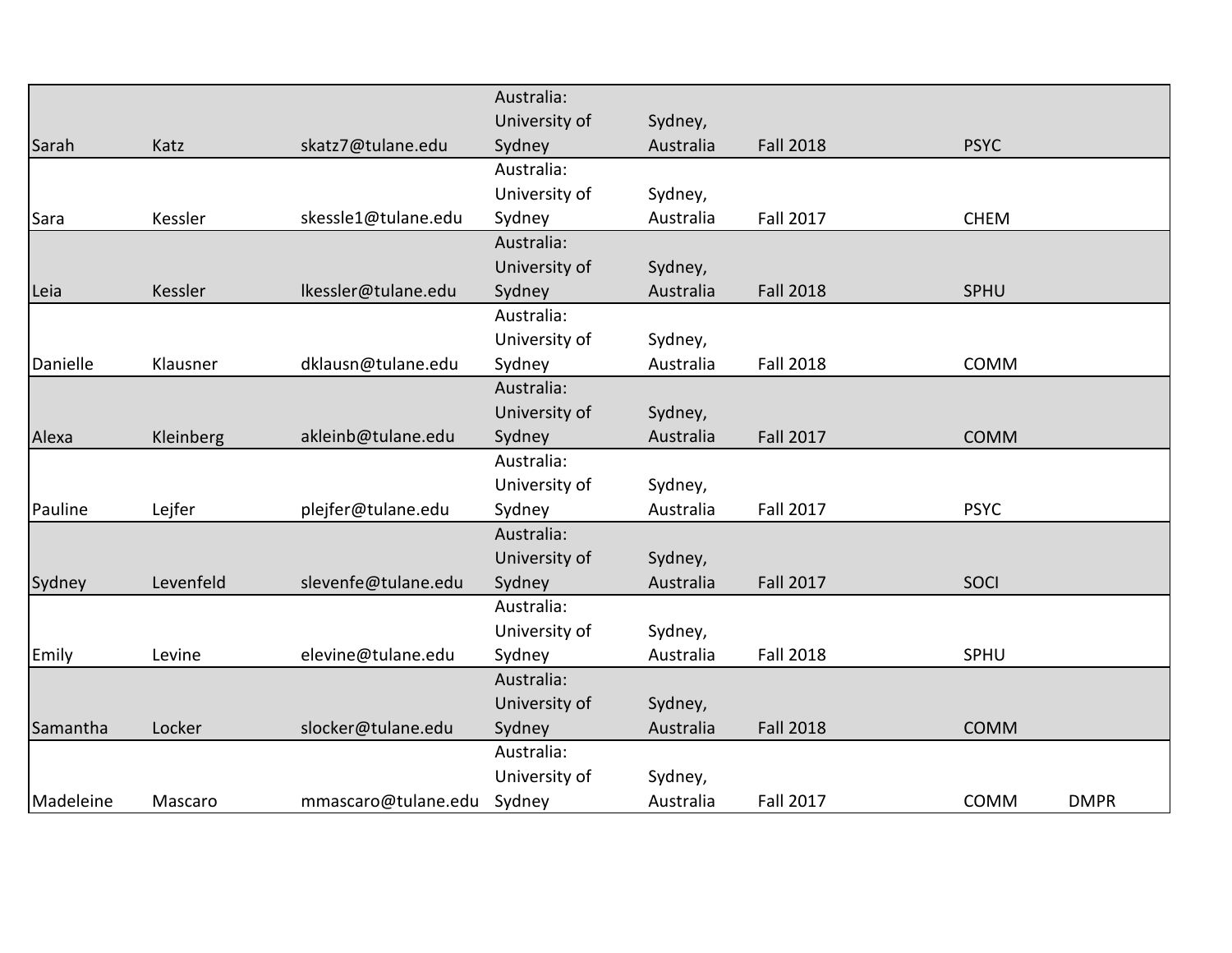|               |            |                     | Australia:    |           |                              |             |             |
|---------------|------------|---------------------|---------------|-----------|------------------------------|-------------|-------------|
|               |            |                     | University of | Sydney,   |                              |             |             |
| Halle         | Mason      | hmason@tulane.edu   | Sydney        | Australia | <b>Fall 2018</b>             | PEIP        | <b>ECON</b> |
|               |            |                     | Australia:    |           |                              |             |             |
|               |            |                     | University of | Sydney,   |                              |             |             |
| Kelly         | McKerr     | kmckerr@tulane.edu  | Sydney        | Australia | <b>Fall 2018</b>             | COMM        |             |
|               |            |                     | Australia:    |           |                              |             |             |
|               |            |                     | University of | Sydney,   |                              |             |             |
| Matthew       | McKinney   | mmckinn2@tulane.edu | Sydney        | Australia | Academic Year 2017-2018 POLS |             | <b>HIST</b> |
|               |            |                     | Australia:    |           |                              |             |             |
|               |            |                     | University of | Sydney,   |                              |             |             |
| Sarah         | Medina     | smedina4@tulane.edu | Sydney        | Australia | <b>Fall 2018</b>             | <b>NSCI</b> | SOCI        |
|               |            |                     | Australia:    |           |                              |             |             |
|               |            |                     | University of | Sydney,   |                              |             |             |
| Gabriela      | Mercado    | gmercado@tulane.edu | Sydney        | Australia | <b>Fall 2018</b>             | <b>ENVB</b> |             |
|               |            |                     | Australia:    |           |                              |             |             |
|               |            |                     | University of | Sydney,   |                              |             |             |
| Hannah        | Mercorella | hmercore@tulane.edu | Sydney        | Australia | <b>Fall 2017</b>             | <b>PSYC</b> |             |
|               |            |                     | Australia:    |           |                              |             |             |
|               |            |                     | University of | Sydney,   |                              |             |             |
| <b>Bailey</b> | Miller     | bmille3@tulane.edu  | Sydney        | Australia | <b>Fall 2017</b>             | <b>COMM</b> |             |
|               |            |                     | Australia:    |           |                              |             |             |
|               |            |                     | University of | Sydney,   |                              |             |             |
| Morgen        | Montgomery | mmontgo6@tulane.edu | Sydney        | Australia | <b>Fall 2017</b>             | COMM        | <b>UPRL</b> |
|               |            |                     | Australia:    |           |                              |             |             |
|               |            |                     | University of | Sydney,   |                              |             |             |
| Eileen        | Murphy     | emurphy9@tulane.edu | Sydney        | Australia | <b>Fall 2018</b>             | <b>MKTG</b> |             |
|               |            |                     | Australia:    |           |                              |             |             |
|               |            |                     | University of | Sydney,   |                              |             |             |
| Alexis        | Narotzky   | anarotzk@tulane.edu | Sydney        | Australia | <b>Fall 2018</b>             | <b>POLS</b> | <b>SPPP</b> |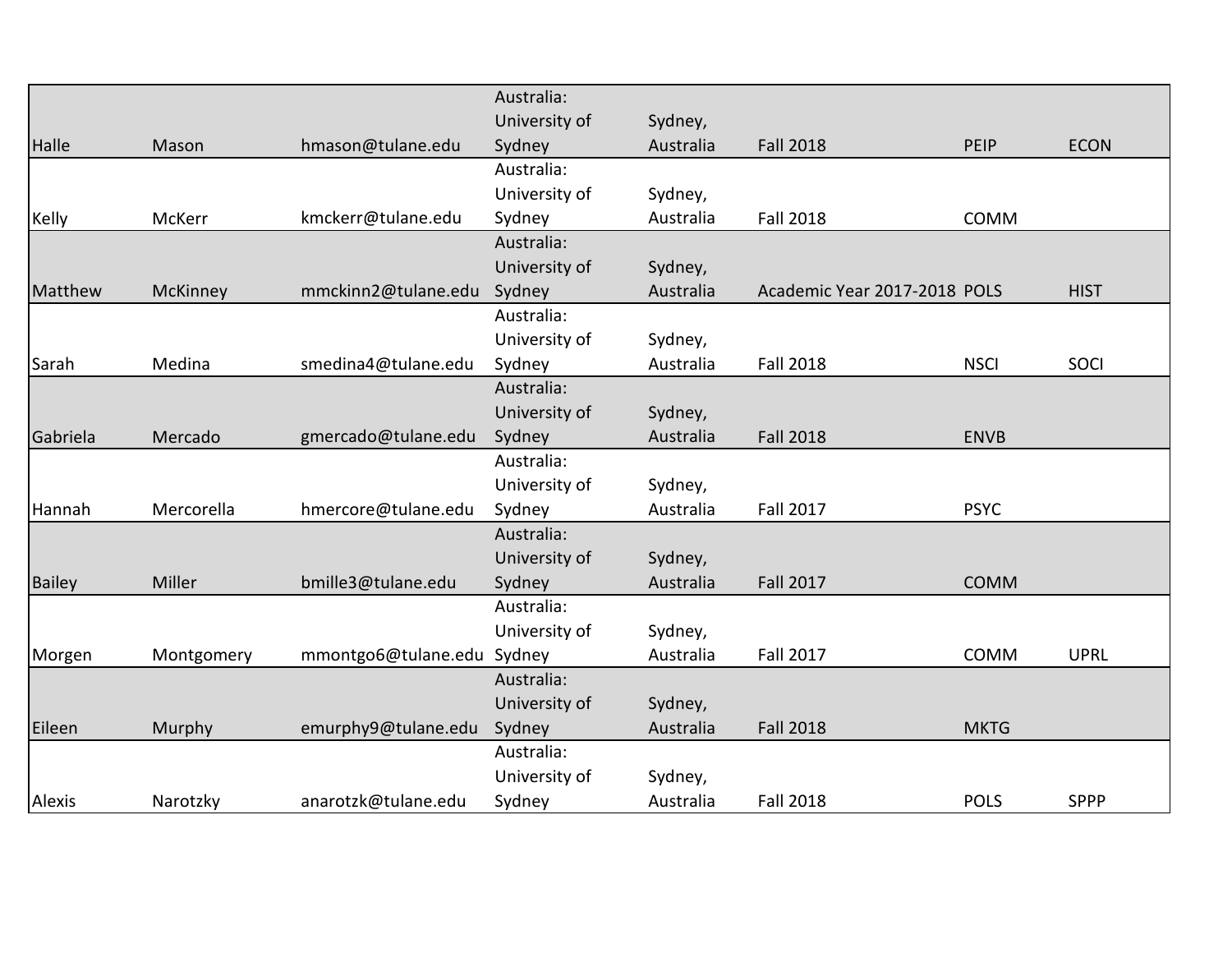|              |           |                     | Australia:    |           |                  |             |             |
|--------------|-----------|---------------------|---------------|-----------|------------------|-------------|-------------|
|              |           |                     | University of | Sydney,   |                  |             |             |
| Elizabeth    | Neuburger | eneuburg@tulane.edu | Sydney        | Australia | <b>Fall 2017</b> | <b>PSYC</b> |             |
|              |           |                     | Australia:    |           |                  |             |             |
|              |           |                     | University of | Sydney,   |                  |             |             |
| Zachary      | Orender   | zorender@tulane.edu | Sydney        | Australia | <b>Fall 2017</b> | <b>ENGL</b> | <b>DMPR</b> |
|              |           |                     | Australia:    |           |                  |             |             |
|              |           |                     | University of | Sydney,   |                  |             |             |
| Erin         | Ozturk    | eozturk@tulane.edu  | Sydney        | Australia | <b>Fall 2018</b> | <b>NSCI</b> |             |
|              |           |                     | Australia:    |           |                  |             |             |
|              |           |                     | University of | Sydney,   |                  |             |             |
| Nalani       | Phim      | nphim@tulane.edu    | Sydney        | Australia | <b>Fall 2018</b> | SPHU        | <b>COMM</b> |
|              |           |                     | Australia:    |           |                  |             |             |
|              |           |                     | University of | Sydney,   |                  |             |             |
| Nattamon     | Rawanghet | nrawangh@tulane.edu | Sydney        | Australia | Spring 2018      | <b>FINE</b> | <b>MKTG</b> |
|              |           |                     | Australia:    |           |                  |             |             |
|              |           |                     | University of | Sydney,   |                  |             |             |
| Amanda       | Richman   | arichma1@tulane.edu | Sydney        | Australia | <b>Fall 2017</b> | <b>FINE</b> | <b>FINE</b> |
|              |           |                     | Australia:    |           |                  |             |             |
|              |           |                     | University of | Sydney,   |                  |             |             |
| Jennifer     | Riggin    | jriggin@tulane.edu  | Sydney        | Australia | <b>Fall 2018</b> | <b>ENES</b> |             |
|              |           |                     | Australia:    |           |                  |             |             |
|              |           |                     | University of | Sydney,   |                  |             |             |
| <b>Stone</b> | Roshell   | sroshell@tulane.edu | Sydney        | Australia | <b>Fall 2018</b> | <b>PSIR</b> | <b>HMLS</b> |
|              |           |                     | Australia:    |           |                  |             |             |
|              |           |                     | University of | Sydney,   |                  |             |             |
| Audrey       | Santore   | asantore@tulane.edu | Sydney        | Australia | Spring 2018      | <b>COMM</b> | SOCI        |
|              |           |                     | Australia:    |           |                  |             |             |
|              |           |                     | University of | Sydney,   |                  |             |             |
| Alexander    | Schwab    | aschwab1@tulane.edu | Sydney        | Australia | <b>Fall 2017</b> | SPHU        |             |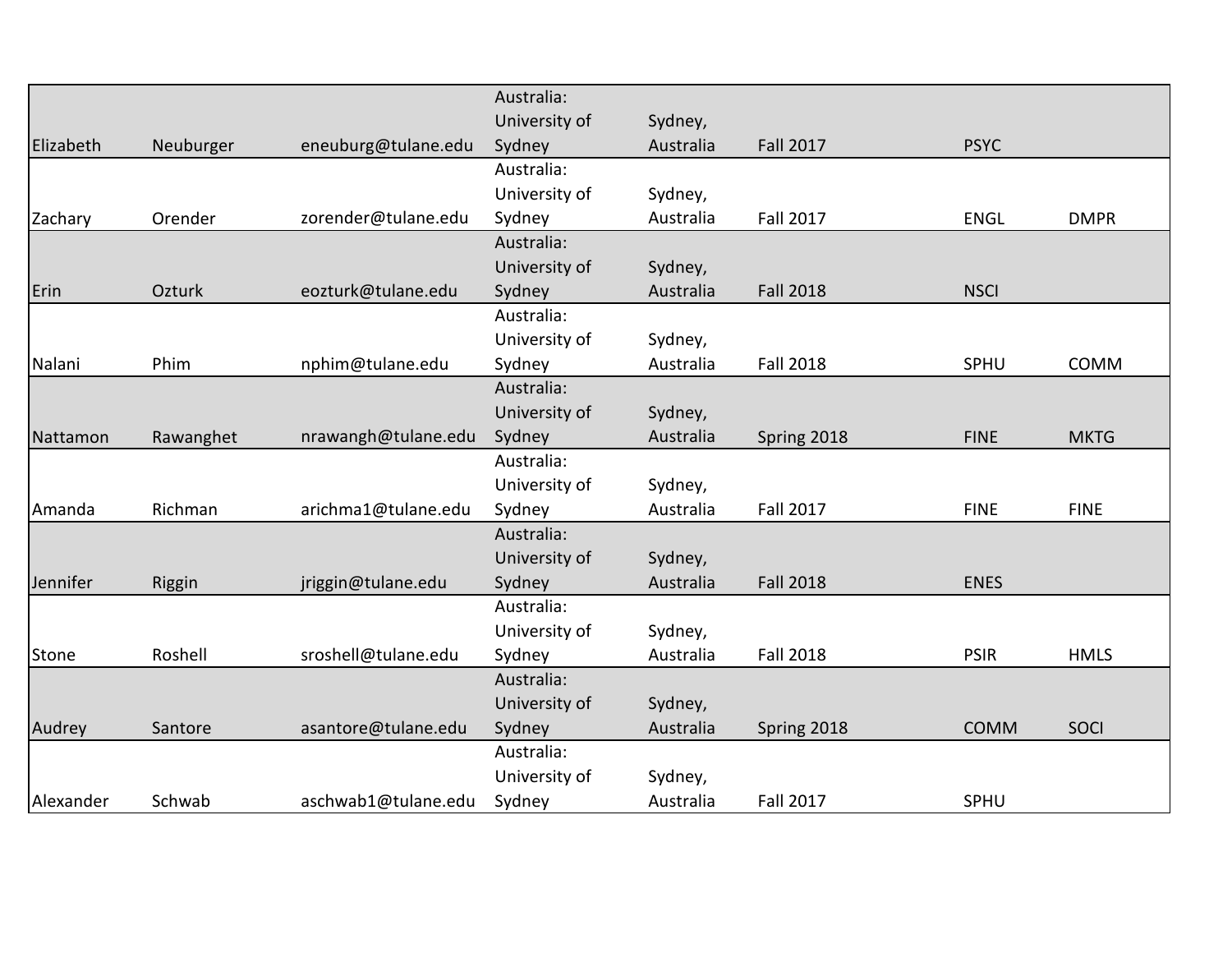|          |           |                     | Australia:    |           |                              |             |             |
|----------|-----------|---------------------|---------------|-----------|------------------------------|-------------|-------------|
|          |           |                     | University of | Sydney,   |                              |             |             |
| Naama    | Shemesh   | nshemesh@tulane.edu | Sydney        | Australia | <b>Fall 2018</b>             | <b>MGMT</b> |             |
|          |           |                     | Australia:    |           |                              |             |             |
|          |           |                     | University of | Sydney,   |                              |             |             |
| Arriel   | Shirazi   | ashiraz@tulane.edu  | Sydney        | Australia | <b>Fall 2018</b>             | <b>CELL</b> | <b>ECON</b> |
|          |           |                     | Australia:    |           |                              |             |             |
|          |           |                     | University of | Sydney,   |                              |             |             |
| Melanie  | Simon     | msimon3@tulane.edu  | Sydney        | Australia | <b>Fall 2018</b>             | <b>PSYC</b> |             |
|          |           |                     | Australia:    |           |                              |             |             |
|          |           |                     | University of | Sydney,   |                              |             |             |
| Samantha | Spanovich | sspanovi@tulane.edu | Sydney        | Australia | <b>Fall 2018</b>             | <b>LGST</b> |             |
|          |           |                     | Australia:    |           |                              |             |             |
|          |           |                     | University of | Sydney,   |                              |             |             |
| Lia      | Stephens  | Istephe2@tulane.edu | Sydney        | Australia | Academic Year 2017-2018 UPRL |             | <b>UDGD</b> |
|          |           |                     | Australia:    |           |                              |             |             |
|          |           |                     | University of | Sydney,   |                              |             |             |
| Abigail  | Sullivan  | asulliv4@tulane.edu | Sydney        | Australia | <b>Fall 2018</b>             | <b>NSCI</b> |             |
|          |           |                     | Australia:    |           |                              |             |             |
|          |           |                     | University of | Sydney,   |                              |             |             |
| Emma     | Sullivan  | esulliv1@tulane.edu | Sydney        | Australia | <b>Fall 2018</b>             | SPHU        | <b>PSYC</b> |
|          |           |                     | Australia:    |           |                              |             |             |
|          |           |                     | University of | Sydney,   |                              |             |             |
| Connor   | Taub      | ctaub@tulane.edu    | Sydney        | Australia | <b>Fall 2018</b>             | COMM        |             |
|          |           |                     | Australia:    |           |                              |             |             |
|          |           |                     | University of | Sydney,   |                              |             |             |
| Kayla    | Temco     | ktemco@tulane.edu   | Sydney        | Australia | <b>Fall 2017</b>             | <b>ECON</b> |             |
|          |           |                     | Australia:    |           |                              |             |             |
|          |           |                     | University of | Sydney,   |                              |             |             |
| Meagan   | Todfield  | mtodfiel@tulane.edu | Sydney        | Australia | <b>Fall 2018</b>             | COMM        |             |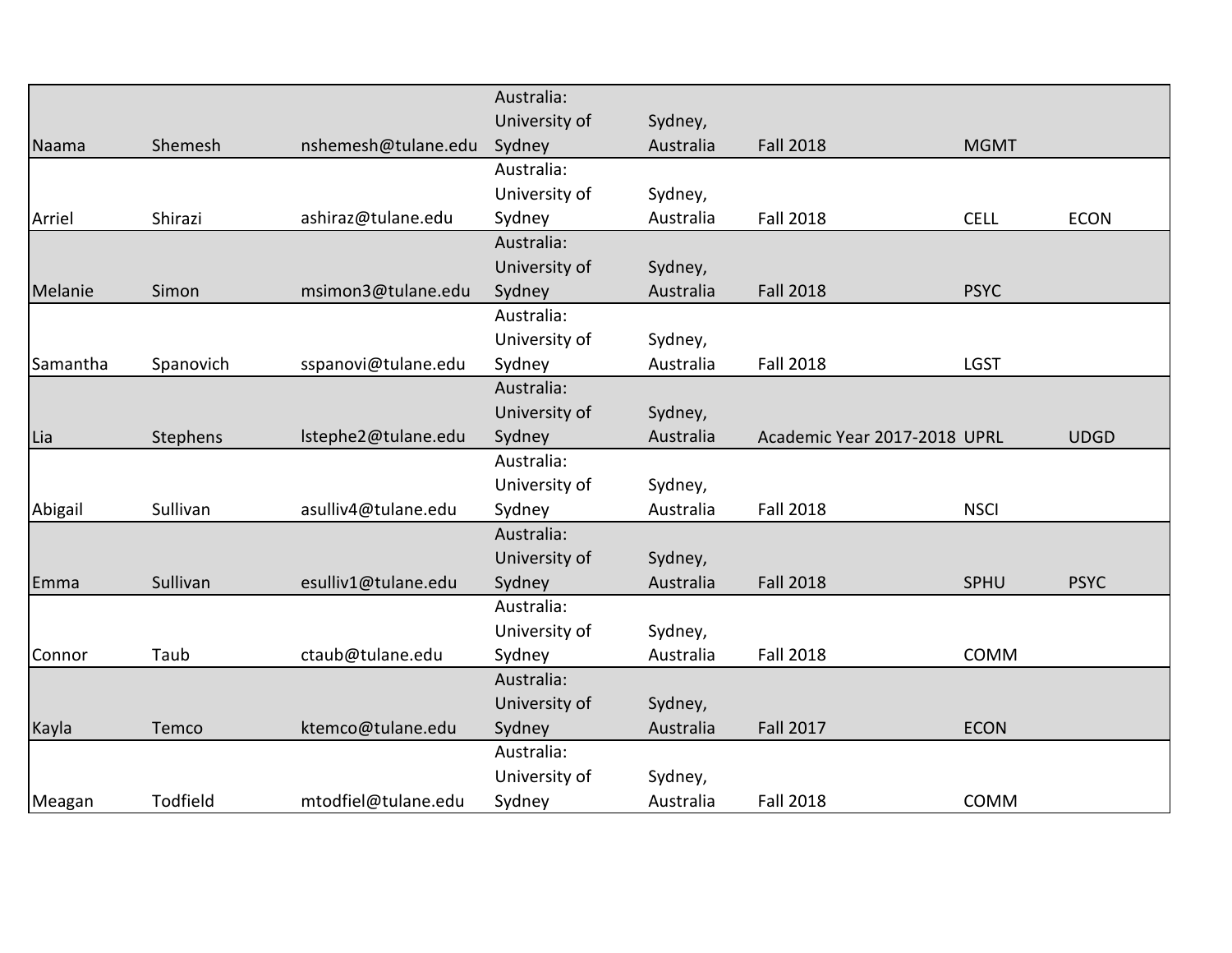|           |              |                     | Australia:              |            |                  |             |             |
|-----------|--------------|---------------------|-------------------------|------------|------------------|-------------|-------------|
|           |              |                     | University of           | Sydney,    |                  |             |             |
| Karin     | Videlefsky   | kvidelef@tulane.edu | Sydney                  | Australia  | <b>Fall 2018</b> | SOCI        |             |
|           |              |                     | Australia:              |            |                  |             |             |
|           |              |                     | University of           | Sydney,    |                  |             |             |
| Allie     | Weiss        | aweiss7@tulane.edu  | Sydney                  | Australia  | <b>Fall 2018</b> | SPHU        |             |
|           |              |                     | Australia:              |            |                  |             |             |
|           |              |                     | University of           | Sydney,    |                  |             |             |
| Alexis    | Zipkin       | azipkin@tulane.edu  | Sydney                  | Australia  | <b>Fall 2018</b> | <b>PSYC</b> | SOCI        |
|           |              |                     | <b>CET Shanghai:</b>    |            |                  |             |             |
|           |              |                     | <b>Chinese Studies</b>  | Shanghai,  |                  |             |             |
| Mary      | <b>Byrne</b> | mbyrne1@tulane.edu  | and Internship          | China      | <b>Fall 2017</b> | <b>PSIR</b> | <b>ASST</b> |
|           |              |                     | <b>CET Shanghai:</b>    |            |                  |             |             |
|           |              |                     | <b>Chinese Studies</b>  | Shanghai,  |                  |             |             |
| Dawn      | Edelman      | dedelma@tulane.edu  | and Internship          | China      | <b>Fall 2017</b> | <b>ECON</b> | <b>PSIR</b> |
|           |              |                     | CET Shanghai:           |            |                  |             |             |
|           |              |                     | <b>Chinese Studies</b>  | Shanghai,  |                  |             |             |
| Adam      | Zschach      | azschach@tulane.edu | and Internship          | China      | Spring 2018      | <b>FINE</b> | <b>ASST</b> |
|           |              |                     | <b>CIEE Development</b> |            |                  |             |             |
|           |              |                     | and Globalization       |            |                  |             |             |
|           |              |                     | Program in Khon         | Khon Kaen, |                  |             |             |
| Stephanie | Clark        | sclark15@tulane.edu | Kaen, Thailand          | Thailand   | <b>Fall 2017</b> | <b>SPAN</b> |             |
|           |              |                     | <b>CIEE Development</b> |            |                  |             |             |
|           |              |                     | and Globalization       |            |                  |             |             |
|           |              |                     | Program in Khon         | Khon Kaen, |                  |             |             |
| Savannah  | Dziadzio     | sdziadzi@tulane.edu | Kaen, Thailand          | Thailand   | <b>Fall 2018</b> | SPHU        |             |
|           |              |                     | <b>CIEE Development</b> |            |                  |             |             |
|           |              |                     | and Globalization       |            |                  |             |             |
|           |              |                     | Program in Khon         | Khon Kaen, |                  |             |             |
| Olivia    | Jacobs       | ojacobs@tulane.edu  | Kaen, Thailand          | Thailand   | Spring 2018      | SPHU        |             |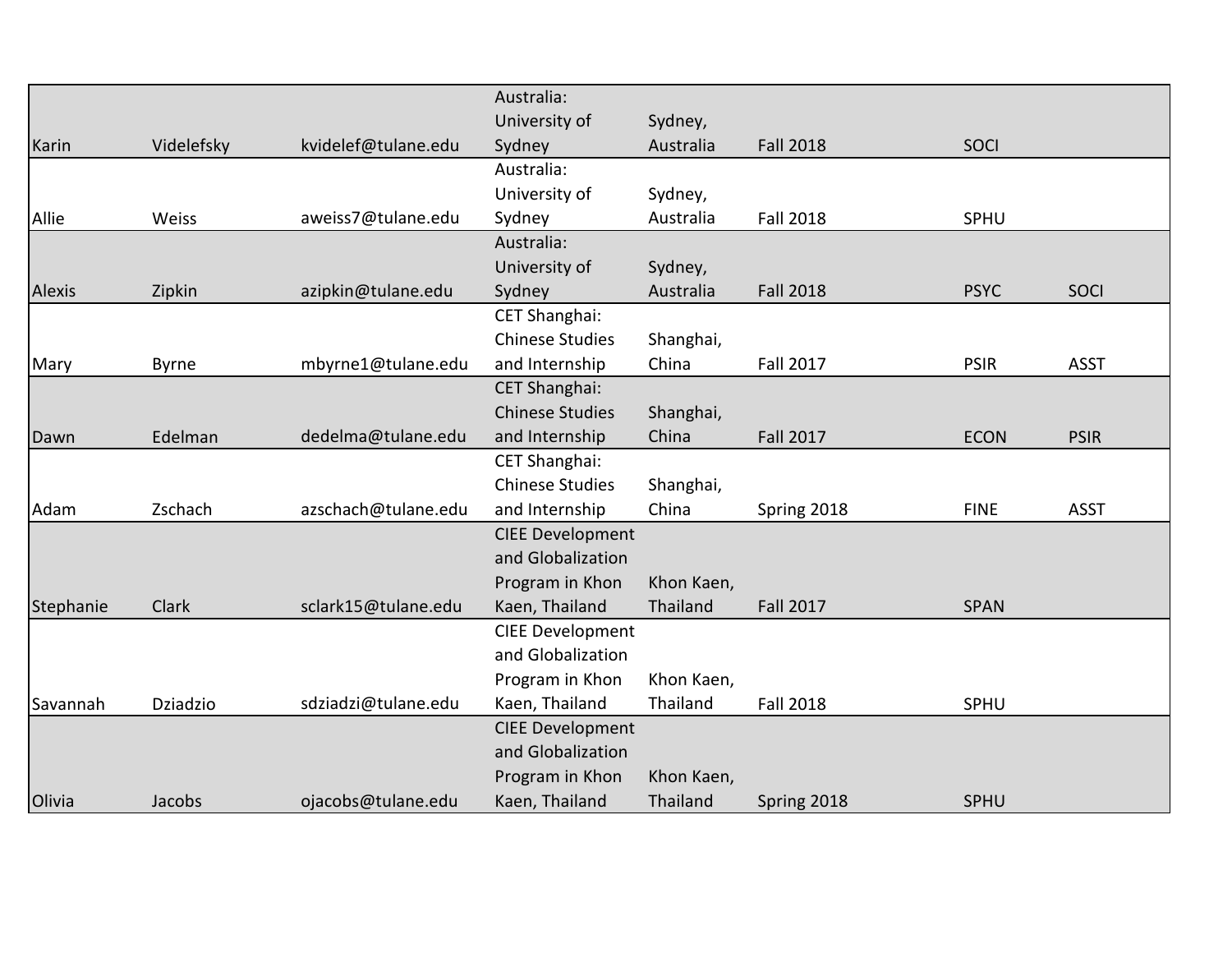|           |                |                     | <b>CIEE Development</b> |                          |                              |             |             |
|-----------|----------------|---------------------|-------------------------|--------------------------|------------------------------|-------------|-------------|
|           |                |                     | and Globalization       |                          |                              |             |             |
|           |                |                     | Program in Khon         | Khon Kaen,               |                              |             |             |
| Isabel    | Meads          | imeads@tulane.edu   | Kaen, Thailand          | Thailand                 | <b>Fall 2018</b>             | SPHU        |             |
|           |                |                     | <b>CIEE General</b>     |                          |                              |             |             |
| Alyssa    | Huang          | ahuang@tulane.edu   | Application             | Beijing, China Fall 2017 |                              | <b>PEEP</b> | <b>EVST</b> |
|           |                |                     | <b>CIEE General</b>     |                          |                              |             |             |
| Jon       | Jennetta       | jjennett@tulane.edu | Application             | Beijing, China Fall 2018 |                              | <b>POLS</b> | <b>EVST</b> |
|           |                |                     | <b>CIEE Khon Kaen:</b>  |                          |                              |             |             |
|           |                |                     | <b>Community Public</b> | Khon Kaen,               |                              |             |             |
| Sara      | <b>Beesley</b> | sbeesley@tulane.edu | Health                  | Thailand                 | <b>Fall 2017</b>             | SPHU        |             |
|           |                |                     | CIEE Khon Kaen:         |                          |                              |             |             |
|           |                |                     | <b>Community Public</b> | Khon Kaen,               |                              |             |             |
| Gabriella | <b>Burns</b>   | gburns@tulane.edu   | Health                  | Thailand                 | <b>Fall 2017</b>             | SPHU        | <b>EVST</b> |
|           |                |                     | <b>CIEE Khon Kaen:</b>  |                          |                              |             |             |
|           |                |                     | <b>Community Public</b> | Khon Kaen,               |                              |             |             |
| Milica    | <b>Djokic</b>  | mdjokic@tulane.edu  | Health                  | Thailand                 | <b>Fall 2018</b>             | SPHU        |             |
|           |                |                     | CIEE Khon Kaen:         |                          |                              |             |             |
|           |                |                     | <b>Community Public</b> | Khon Kaen,               |                              |             |             |
| John      | McClure        | jmcclure@tulane.edu | Health                  | Thailand                 | <b>Fall 2018</b>             | SPHU        | <b>PSYC</b> |
|           |                |                     | <b>CIEE Seoul: Arts</b> | Seoul, South             |                              |             |             |
| Andrew    | Sullivan       | asulliv3@tulane.edu | and Sciences            | Korea                    | <b>Fall 2018</b>             | <b>PEMH</b> |             |
|           |                |                     | <b>CIEE Seoul: Arts</b> | Seoul, South             |                              |             |             |
| Lucas     | Wyckoff        | lwyckoff@tulane.edu | and Sciences            | Korea                    | Academic Year 2017-2018 FINE |             | <b>MGMT</b> |
|           |                |                     | IES Beijing:            |                          |                              |             |             |
|           |                |                     | Contemporary            |                          |                              |             |             |
|           |                |                     | China & Chinese         |                          |                              |             |             |
| Adam      | Zschach        | azschach@tulane.edu | Language                | Beijing, China Fall 2017 |                              | <b>FINE</b> | <b>ASST</b> |
|           |                |                     | IFSA New Zealand:       |                          |                              |             |             |
|           |                |                     | University of           | Christchurch,            |                              |             |             |
| Daniel    | Beckerman      | dbeckerm@tulane.edu | Canterbury              | New Zealand Fall 2017    |                              | <b>MGMT</b> |             |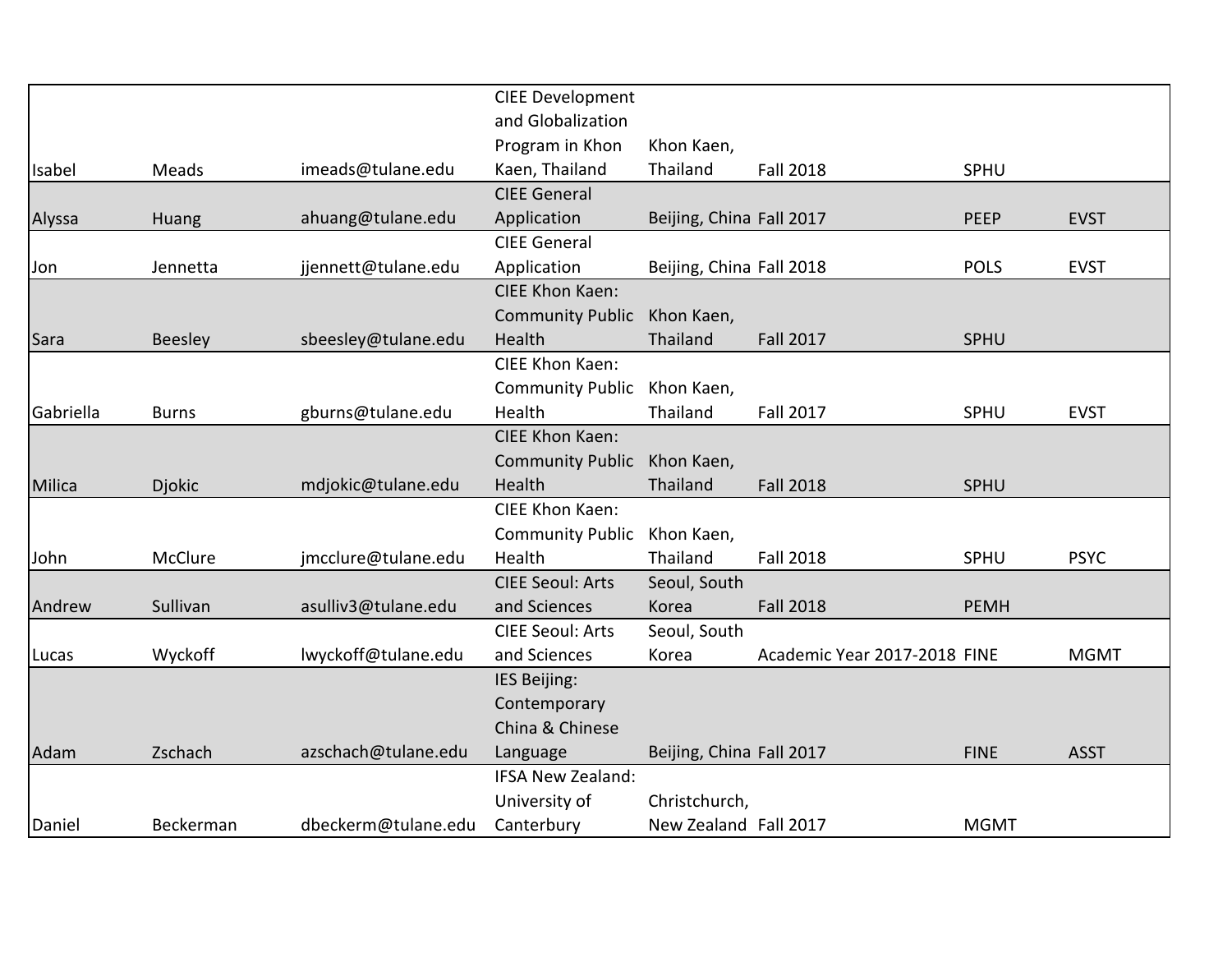|               |           |                     | <b>IFSA New Zealand:</b>                    |                         |             |             |
|---------------|-----------|---------------------|---------------------------------------------|-------------------------|-------------|-------------|
|               |           |                     | University of                               | Auckland,               |             |             |
| Hannah        | Glazier   | hglazier@tulane.edu | Auckland                                    | New Zealand Spring 2018 | <b>BME</b>  |             |
|               |           |                     | <b>IFSA New Zealand:</b>                    |                         |             |             |
|               |           |                     | University of                               | Auckland,               |             |             |
| Jordan        | Hornick   | jhornick@tulane.edu | Auckland                                    | New Zealand Spring 2018 | <b>BME</b>  |             |
|               |           |                     | <b>IFSA New Zealand:</b>                    |                         |             |             |
|               |           |                     | University of                               | Auckland,               |             |             |
| Amit          | Perlin    | aperlin@tulane.edu  | Auckland                                    | New Zealand Spring 2018 | <b>NSCI</b> | <b>PHMK</b> |
|               |           |                     | <b>IFSA New Zealand:</b>                    |                         |             |             |
|               |           |                     | University of                               | Auckland,               |             |             |
| Karina        | Smiley    | ksmiley1@tulane.edu | Auckland                                    | New Zealand Spring 2018 | <b>NSCI</b> |             |
|               |           |                     | <b>IFSA New Zealand:</b>                    |                         |             |             |
|               |           |                     | University of                               | Auckland,               |             |             |
| Emma          | Watters   | ewatters@tulane.edu | Auckland                                    | New Zealand Fall 2018   | <b>PELE</b> | <b>DMPR</b> |
|               |           |                     |                                             |                         |             |             |
|               |           |                     | IFSA New Zealand: Dunedin,                  |                         |             |             |
| <b>Brenna</b> | Armfield  | barmfiel@tulane.edu | University of Otago New Zealand Fall 2018   |                         | <b>PSYC</b> | <b>CMPS</b> |
|               |           |                     |                                             |                         |             |             |
|               |           |                     | IFSA New Zealand: Dunedin,                  |                         |             |             |
| Samantha      | Perry     | sperry4@tulane.edu  | University of Otago New Zealand Spring 2018 |                         | <b>NSCI</b> | <b>PSYC</b> |
|               |           |                     |                                             |                         |             |             |
|               |           |                     | IFSA New Zealand: Dunedin,                  |                         |             |             |
| <b>I</b> ris  | Schaitkin | ischaitk@tulane.edu | University of Otago New Zealand Fall 2018   |                         | EEBI        |             |
|               |           |                     |                                             |                         |             |             |
|               |           |                     | IFSA New Zealand: Dunedin,                  |                         |             |             |
| Ruby          | Toolin    | rtoolin@tulane.edu  | University of Otago New Zealand Fall 2017   |                         | <b>EVST</b> |             |
|               |           |                     |                                             |                         |             |             |
|               |           |                     | IFSA New Zealand: Dunedin,                  |                         |             |             |
| <b>Eli</b>    | Weitzman  | eweitzm@tulane.edu  | University of Otago New Zealand Spring 2018 |                         | <b>PSYC</b> |             |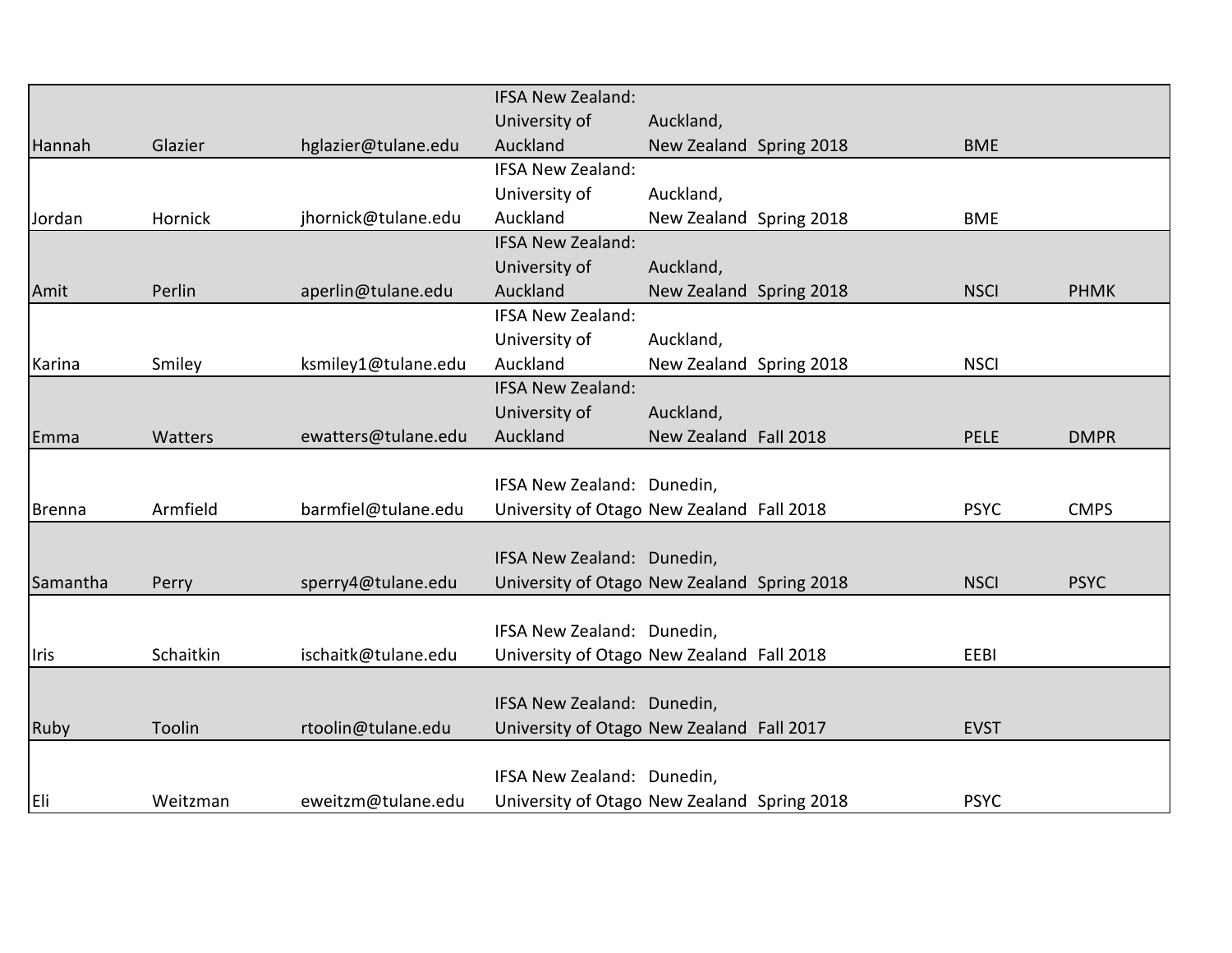|         |             |                     | <b>IFSA New Zealand:</b>       |                       |                                           |             |             |
|---------|-------------|---------------------|--------------------------------|-----------------------|-------------------------------------------|-------------|-------------|
|         |             |                     | Victoria University            | Wellington,           |                                           |             |             |
| Madison | Colfax      | mcolfax@tulane.edu  | Wellington                     | New Zealand Fall 2018 |                                           | <b>PSYC</b> | <b>CGST</b> |
|         |             |                     | Independent                    |                       |                                           |             |             |
|         |             |                     | Scholar Option --              | Hong Kong,            |                                           |             |             |
| Chloe   | Billingslea | cbillin2@tulane.edu | <b>ISO</b>                     | Hong Kong             | <b>Fall 2018</b>                          | SPHU        | <b>PSYC</b> |
|         |             |                     | Independent                    |                       |                                           |             |             |
|         |             |                     | Scholar Option --              |                       |                                           |             |             |
| Celinda | Chang       | cchang15@tulane.edu | <b>ISO</b>                     |                       | Tokyo, Japan Academic Year 2018-2019 ASST |             | <b>HLWL</b> |
|         |             |                     | Independent                    |                       |                                           |             |             |
|         |             |                     | Scholar Option --              | Hanoi,                |                                           |             |             |
| Aislinn | Roberts     | arober4@tulane.edu  | <b>ISO</b>                     | Vietnam               | <b>Fall 2018</b>                          | SPHU        | <b>SPAN</b> |
|         |             |                     | Independent                    |                       |                                           |             |             |
|         |             |                     | Scholar Option --              | New Delhi,            |                                           |             |             |
| Sarah   | Schlossberg | sschloss@tulane.edu | <b>ISO</b>                     | India                 | <b>Fall 2018</b>                          | SPHU        | <b>ANTH</b> |
|         |             |                     | Independent                    |                       |                                           |             |             |
|         |             |                     | Scholar Option --              | Kathmandu,            |                                           |             |             |
| Erica   | Taft        | etaft1@tulane.edu   | <b>ISO</b>                     | Nepal                 | <b>Fall 2018</b>                          | <b>POLS</b> | <b>SPPP</b> |
|         |             |                     | Israel: Tel Aviv               | Tel Aviv,             |                                           |             |             |
| Jessica | Lewis       | jlewis27@tulane.edu | University                     | Israel                | Academic Year 2018-2019 PSIR              |             |             |
|         |             |                     | Israel: Tel Aviv               | Tel Aviv,             |                                           |             |             |
| Tal     | Sharon      | tsharon1@tulane.edu | University                     | Israel                | <b>Fall 2018</b>                          | <b>NSCI</b> |             |
|         |             |                     | Japan: Kansai                  | Hirakata,             |                                           |             |             |
| Steven  | Milner      | smilner@tulane.edu  | Gaidai University              | Japan                 | <b>Fall 2018</b>                          | <b>HIST</b> | <b>ASST</b> |
|         |             |                     |                                |                       |                                           |             |             |
|         |             |                     | National University Singapore, |                       |                                           |             |             |
| Audrey  | Griffith    | agriffi4@tulane.edu | of Singapore                   | Singapore             | Spring 2018                               | <b>BIOC</b> | EEBI        |
|         |             |                     |                                |                       |                                           |             |             |
|         |             |                     | National University Singapore, |                       |                                           |             |             |
| Andras  | Kozicz      | akozicz@tulane.edu  | of Singapore                   | Singapore             | <b>Fall 2017</b>                          | <b>ARCH</b> |             |